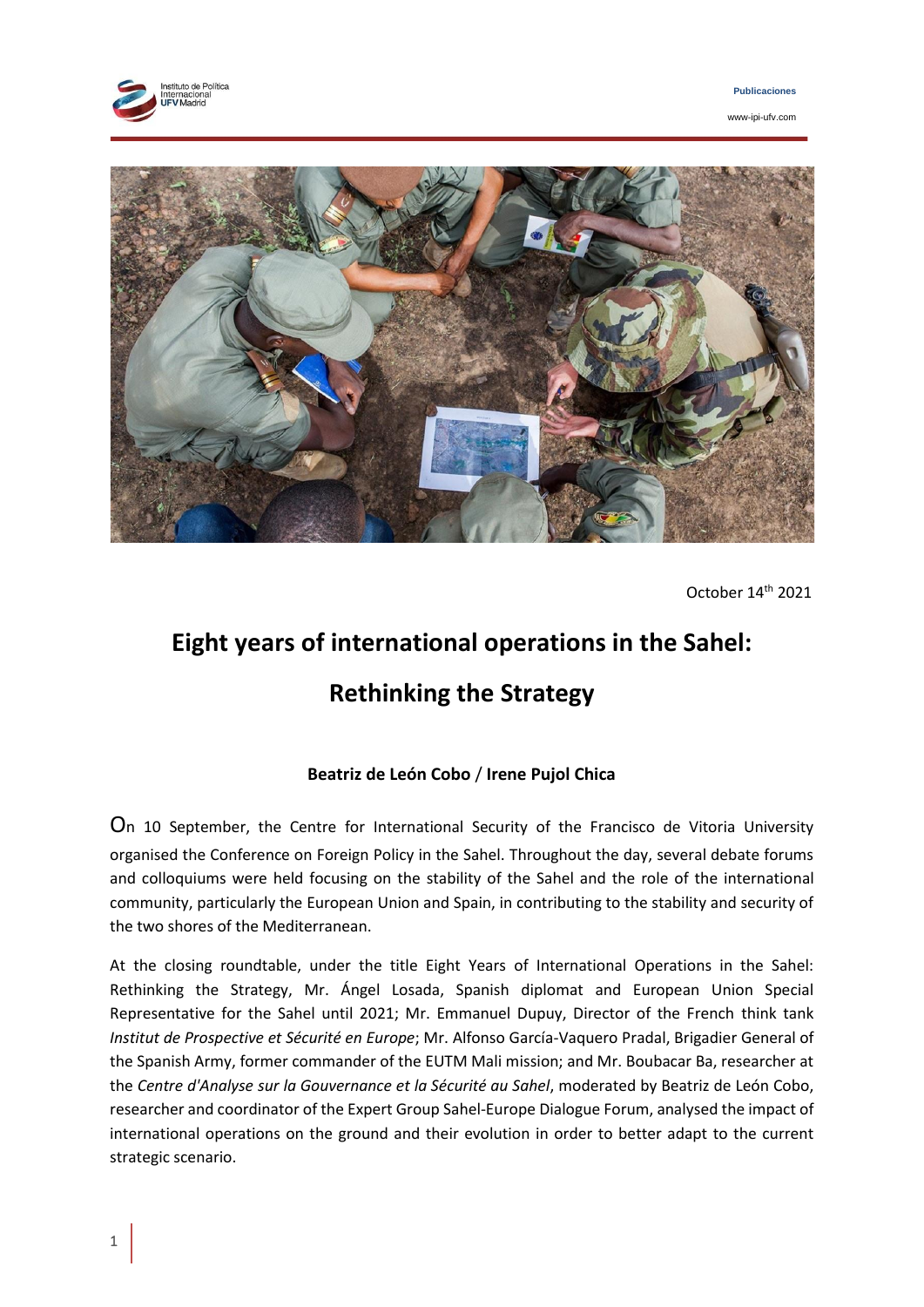

The fall of Afghanistan to the Taliban last August after 20 years of intervention was a serious blow to the international community and raises the need to reassess the strategy, modus operandi and impact of other international operations on the ground. In this sense, international operations in the Sahel are particularly the subject of interest and comparison, as the region is considered the cradle of another frozen conflict and the equivalent for France of what Afghanistan has been for the United States. Not surprisingly, despite significant contextual differences, after almost ten years of counterterrorism operations, stabilisation and training missions, and considerable development assistance efforts, instability and insecurity remain the main challenge in the Sahel. The following paragraphs therefore aim to review the crisis context in the region, the strategies developed by European countries so far, and the lessons learned for the future.

## **The Sahel, a "crisis hotspot"**

In order to rethink the strategy in the Sahel, it is necessary to understand the crisis it faces, or rather, the diverse and intertwined crises it suffers from, since, as Ambassador Ángel Losada mentioned, "the Sahel is a crisis hotspot" where "we find all the crises we can imagine".

On the one hand, an economic and development crisis: despite the fact that the territory that acts as a transition between the Sahara Desert and the Sudanese savannah is potentially one of the richest geographical regions –home to abundant natural, human and cultural resources<sup>1</sup>– its countries are among the poorest on the planet. Proof of this is that most countries in the region have a GDP per capita of less than \$900 and this summer alone, some 8.7 million people were at risk of food crisis or famine<sup>2</sup>. On the other, a security crisis, especially since the fall of Libya and the fourth Tuareg rebellion in northern Mali in 2012 that favoured an influx of weapons and the proliferation of armed groups including jihadist groups linked to Al-Qaeda and the Islamic State that have progressively spread and entrenched themselves in the region from north to south and east to west.

As Emmanuel Dupuy pointed out, these groups are now not only present in the tri-border area, but are also beginning to be present in southern Burkina Faso and northern Côte d'Ivoire, and their shadow is increasingly falling over Togo, Benin and Senegal. Moreover, they are not only attacking national and international security forces, but are also competing among themselves and against other secular armed groups for control of the territory, increasingly imposing their will on the civilian population by means of threats, sieges and massacres<sup>3</sup>. To this must be added one or more inter- and intra-communal crises in central Mali since 2016<sup>4</sup> and more recently in Burkina Faso<sup>5</sup> and the Tillaberi and Tahoua

 $1$  UN. The Sahel: Land of opportunities. Africa Renewal, n.d.

<sup>2</sup> The World Bank. *GDP per capita (current US\$) – Mali, Mauritania, Burkina Faso, Niger, Chad, Algeria, World.*  Data.worldbank.org, 2021 ; CILSS. *Cadre Harmonisé d'identification des zones à risque et des populations en insécurité alimentaire et nutritionnelle*. [www.ipcinfo.org,](http://www.ipcinfo.org/) April 2021.

<sup>3</sup> NSAIBIA, H.; DUHAMEL, J. Sahel 2021: Communal wars, broken ceasefires, and shifting frontlines. ACLED. 2021. <sup>4</sup> BENJAMINSEN, T. A.; BA, B. *Fulani-Dogon Killings in Mali: Farmer-Herder Conflicts as Insurgency and Counterinsurgency*. African Security, 2021. p.1-23.

<sup>5</sup> HUON, P. *How jihadists are fueling inter-communal conflict in Burkina Faso.* The New Humanitarian, February 2020.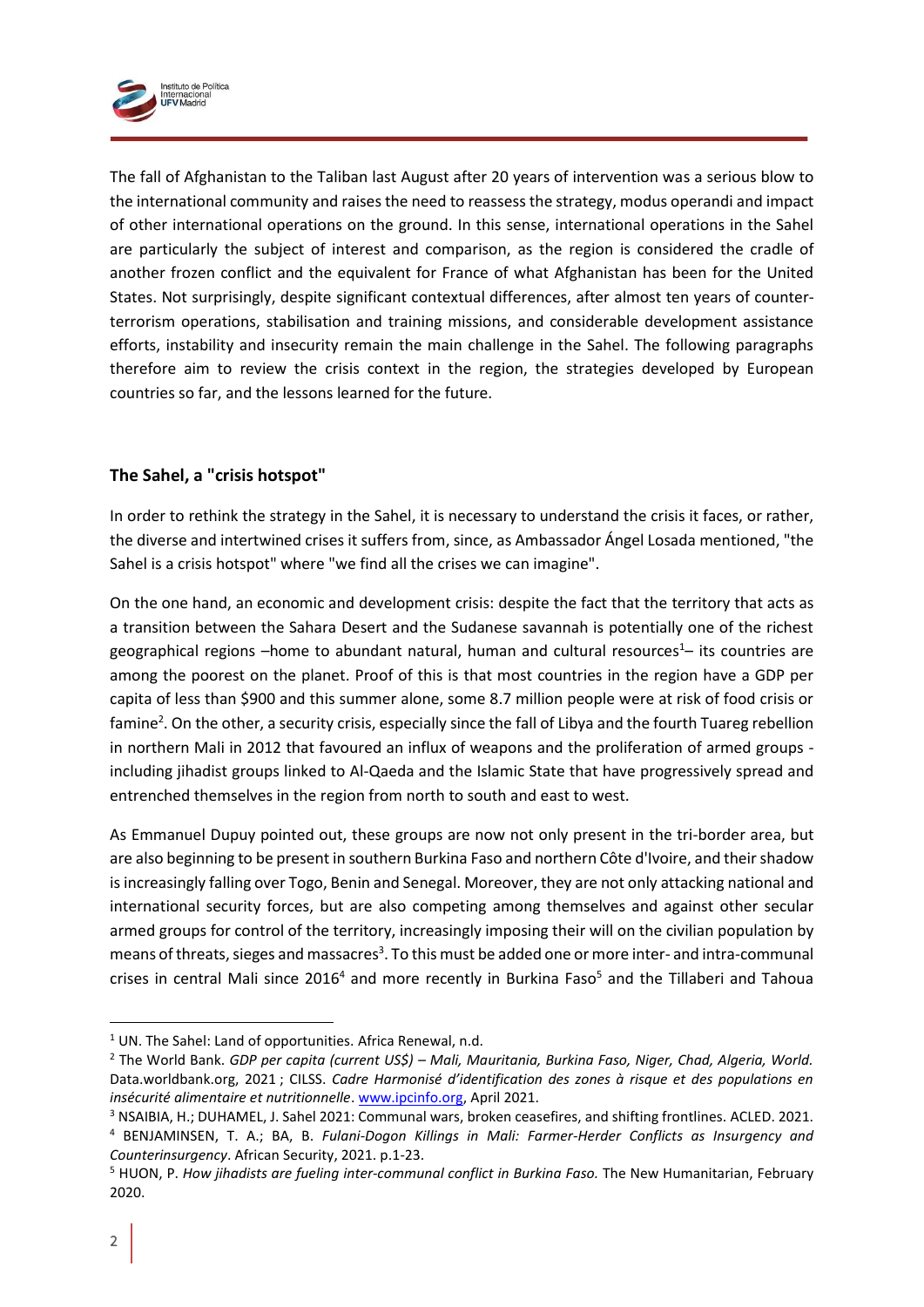

region in Niger<sup>6</sup>, which mainly pit semi-nomadic Peul pastoralists against Bambara, Dogon or Mossi farming communities<sup>7</sup>. On the other hand, there are also clashes between Peul and Tuareg communities, particularly the Daoussahak tribe. Cycles of violence and revenge in these communities have led to the death of thousands of civilians in recent years, with examples such as the massacre of 160 Peuls by presumed Dan Na Ambassagou militiamen (Dogon self-defence militia) in Ogossagou (Mopti) or that of Sobane Da (Mopti) in which Peul militias attacked a Dogon village. Both took place in 2019. Although conflicts between herders and farmers over resources are "age-old", they have been partly accentuated by a climate crisis and a demographic explosion that have increased competition for space, as well as by the instrumentalisation of local grievances by the different jihadist groups seeking to recruit members and generate chaos. In addition to inter-communal tensions, there are also intra-communal grievances, especially within Peul communities where different castes, traditionally more marginalised or considered foreigners despite hundreds of years in the region, are being recruited by jihadist groups that promise them the equality of all Muslims in defiance of the traditional social order. With the same communities living on both sides of the porous and long borders, intraand inter-community tensions have quickly spilled over into the Liptako Gourma region. All of this, of course, has generated a serious humanitarian crisis and consequent migration crisis –though the latter is more intra-regional than intercontinental<sup>8</sup>.

However, as the ambassador acknowledged, "the facts have shown (...) that the most serious crisis is the governance crisis" or the lack of good governance "which is also behind what has happened in Afghanistan". Emmanuel Dupuy was of the same opinion, arguing that the reality of 2021 "is not the same as that of 2013" and that focusing on the security crisis triggered by the fall of Libya has made us forget that what is happening is mainly the result of a number of political crises caused by social exclusion, the disconnection between the centre and the periphery, and the state's inability to provide basic services. The crisis of governance lies significantly behind the Tuareg revolt in 2012 and the recent inter-communal conflicts, and is evidenced by the wave of coups and coup attempts currently sweeping the region, most recently reaching Guinea. The fact that the military coup d'état in Mali in August 2020 was supported by the majority of the population, with a very significant international presence and without an anti-West driver seems to demonstrate that the problem is primarily one of poor governance. In many parts of the region, the absence of basic services, extrajudicial killings – which in 2020 surpassed the number of civilian deaths at the hands of armed groups in Mali<sup>9</sup>corruption and impunity, have led to the breakdown of the social contract and a complete lack of trust in the authorities among the majority of the population. This, Ambassador Losada pointed out, is where we need to focus our attention.

<sup>6</sup> International Crisis Group*. Murder in Tillabery: Calming Niger's emerging communal crisis.* Crisis Group Africa Briefing N172, May 2021.

<sup>7</sup> BENJAMINSEN, T, A; BA, B. *Why do pastoralists in Mali join jihadist groups? A political ecological explanation*, The Journal of Peasant Studies, 2018. p.14.

<sup>8</sup> Adam Thiam. *Central Mali: Stakes and Dangers of a Neglected Crisis,* Macina Institute, Humanitarian Dialogue, March 2017.

<sup>9</sup> Freudenthal, E.; Huon, P.; Nsaibia, H.; van der Weide, Y.; Bolly, M. *No strings attached? How Europe's military support for Mali closes its eyes to abuses*. The New Humanitarian, August 2021.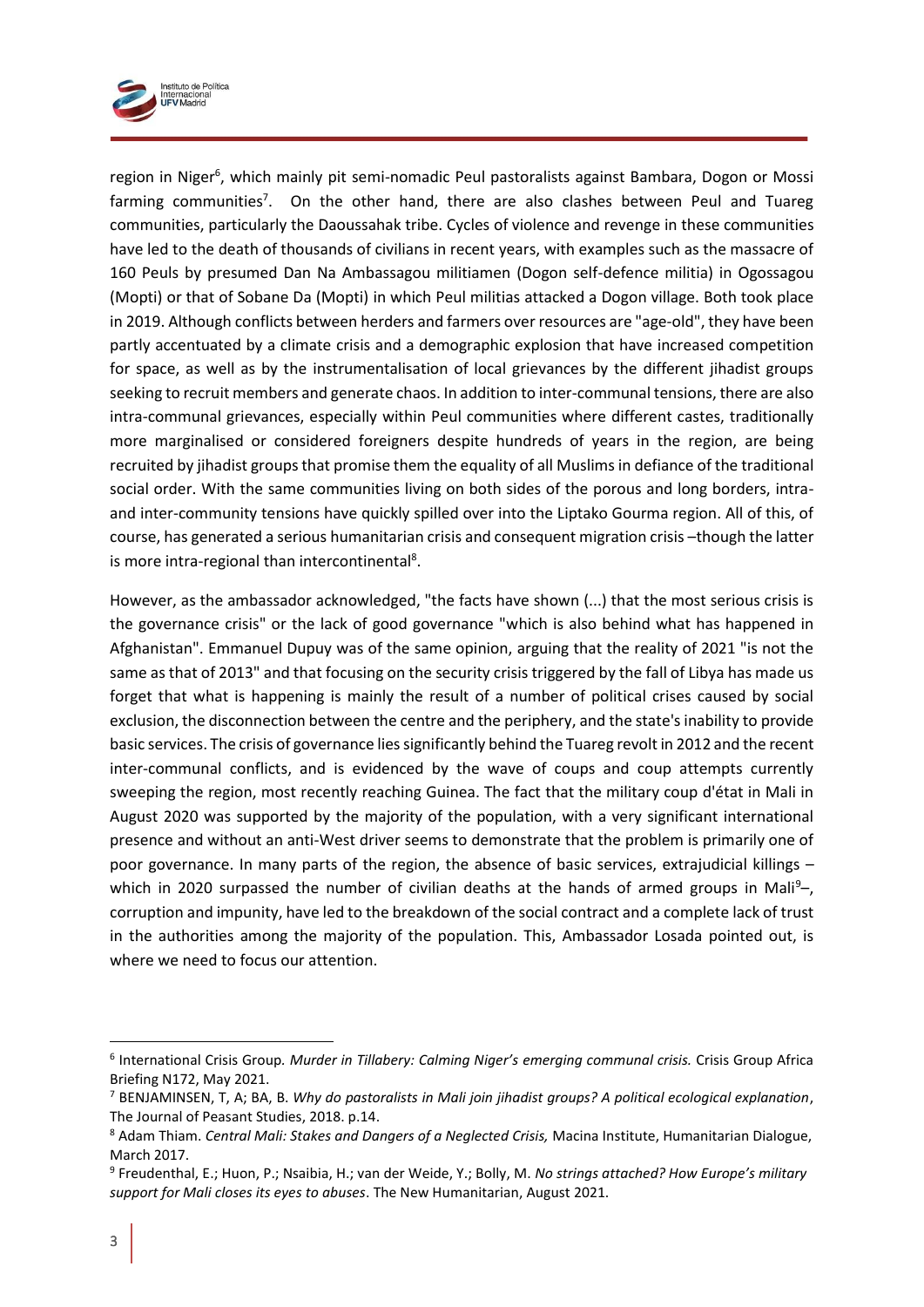

## **Rethinking the international community's strategy to stabilise the Sahel**

#### *EU action*

As early as 2011, before the Malian crisis, the EU recognised the strategic importance of the region for Europe by adopting the first EU Strategy for Security and Development in the Sahel, which by March 2014 covered the five G5 Sahel countries: Mali, Mauritania, Niger, Burkina Faso and Chad. The strategy was a pioneer in acknowledging the nexus between security and development, two concepts that are not understood separately today but which at the time were not seen as intertwined. Among other things, the EU has since launched EUTM Mali, a military training and advisory mission, and two civilian capacity-building missions, EUCAP-Sahel Niger and EUCAP-Sahel Mali, the three still ongoing. It has also allocated a large amount of funds to development projects in the various G5 Sahel countries over the years, including 8 billion in the 2014-2020 period. However, action by the EU and the international community as a whole has been primarily security focused, which has not prevented the spread of violence across the region, and despite all the effort and money invested, social unrest has continued to grow.

As a result, in April this year the EU Council approved a new strategy for the Sahel that places more emphasis on the issue of good governance while still maintaining the security-development element<sup>10</sup>. To this end, more emphasis is to be placed on the rule of law and democratic governance, demanding greater transparency and accountability of institutions. It also seeks to strengthen political dialogue with the countries of the region based on the principle of mutual accountability, which, as Ambassador Ángel Losada explained, seeks to be triangular, not only between the country's government and the European/EU governments, but also with and for the population, which must be more involved in the process of overcoming the crisis. On the other hand, the strategy proposes making the security and development nexus much more comprehensive, by incorporating the issue of human rights, which is fundamental, and the humanitarian issue.

For the EU, it is crucial to prevent human rights violations by the armed forces of the countries, putting an end to impunity in the security sector. In addition to training in international humanitarian law, in this fifth mandate of EUTM Mali, there is already a mechanism through which the forces will be accompanied to verify that the proper process is being followed. Ambassador Losada also understands that there is a limit to the EUTM's capacities; "a much larger mission would be needed to ensure that human rights are respected in all cases, but we are on the way and we continue to insist on this".

Finally, the EU intends to actively collaborate in three of the four pillars of the recently created Sahel Coalition: reinforcing the capacities of the armed forces of the countries in the region, promoting the

<sup>10</sup> European Parliamentary Research Service*. New EU strategic priorities for the Sahel: Addressing regional challenges through better governance.* European Parliament, 2021.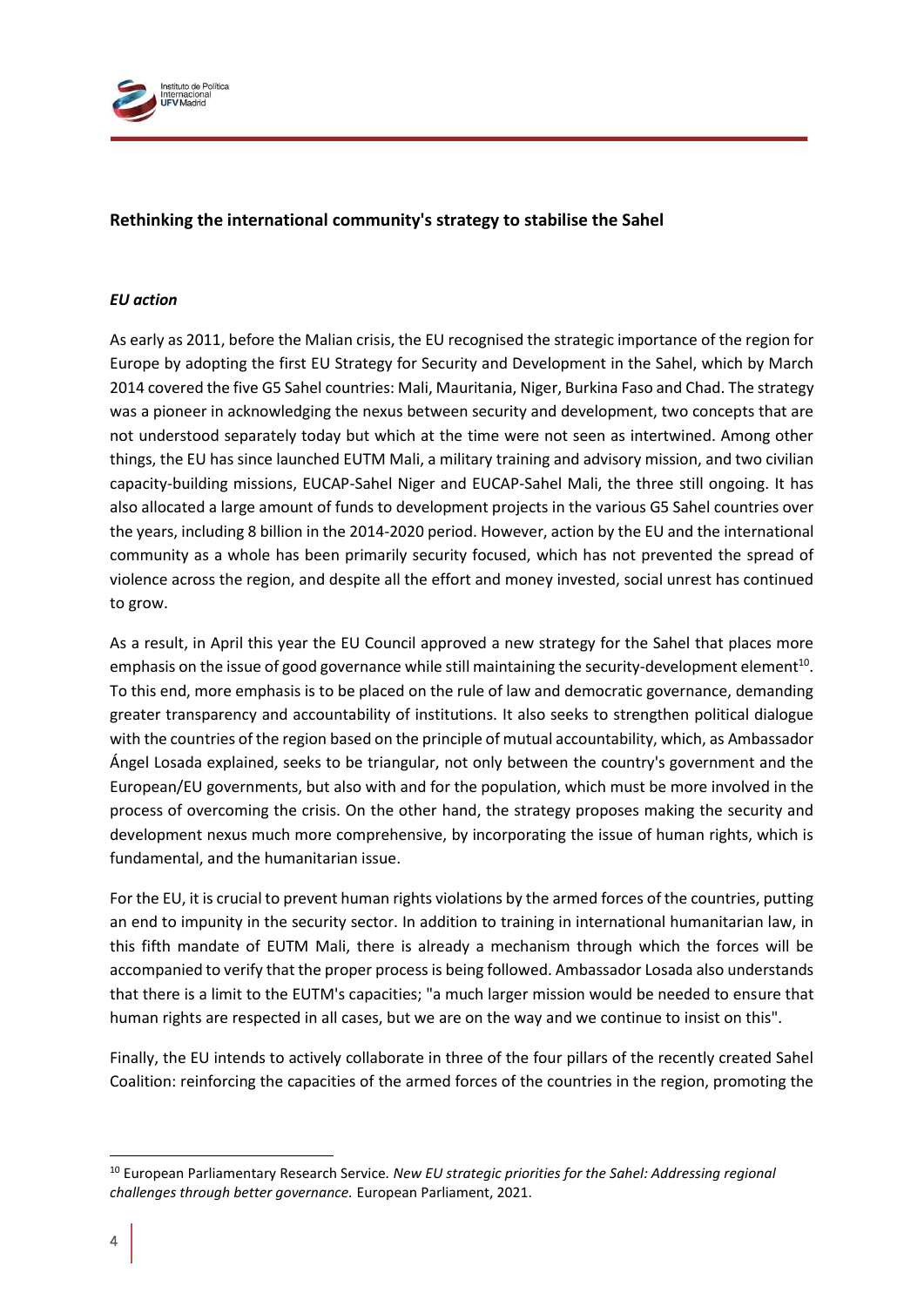

return of the state and basic services, and providing development aid through the Sahel Alliance leaving the pillar of the fight against terrorism, in which it cannot participate, to the states.

#### *French action*

As a former colonial country, France has a special relationship with the Sahel countries and is probably the Western country most involved in the region. French intervention began initially through Operation Serval in 2013 and has evolved, adapting to the needs of the moment until today. Operation Barkhane, a continuation of Serval, is a global counter-terrorism operation with a military component and a civilian component through the Coalition for the Sahel, which will soon be implemented. As Emmanuel Dupuy summed up in his speech, "we cannot understand French strategies in the Sahel without understanding the personality of the different French presidents who have supported different countries according to their ideological affinity". Macron has made clear that he has inherited the decisions and mistakes of former president François Hollande and takes into account domestic public opinion, which is increasingly opposed to intervention. For all these reasons, he has insisted at recent summits (Pau and Nouakchott) on the Africanisation and Europeanisation of international missions in the Sahel.

France's strategic evolutionism also responds to an operational change among the increasingly mobile terrorist groups themselves. French missions have had to adapt by having a lighter and more airtransportable force, using more drones and with the principles of lightness, mobility and adaptability for asymmetric counterinsurgency, which is necessary to respond to the regional threat. To all this, it is essential to add a geographical redeployment, closing bases where the French have considered that cooperation with MINUSMA is sufficient and redirecting troops to other areas where they are more necessary, such as in the centre, Gao, Gossi and Menaka.

Regarding the new French strategy, Dupuy noted that it is difficult to know what Barkhane's transformation will lead to, not only because there are elections in France, but also because there are elections in Germany and the French strategy planned to rely on its allies, including Germany. Moreover, President Macron will not only be campaigning for the French presidency, but will also take over the six-month rotating presidency of the EU. Macron has spoken of a redeployment, which does not mean that the French will withdraw their troops, but rather that it will be transformed into a new mission to respond to the new strategic paradigm previously mentioned (lightness, mobility and asymmetric counter-insurgency). Operation Barkhane itself was already an agglomeration of preexisting missions in different countries, including Serval in Mali and Licorne in Côte d'Ivoire. According to Emmanuel Dupuy, troop withdrawals may be replaced by more technology, which parallels the American doctrine of the "light footprint" (fewer troops on the ground). It is likely that France will decide to deploy part of its contingent to Niger as part of this redesign, based on a pragmatic approach due to political instability in Mali and Chad.

However, this new strategy may have the opposite of its intended consequences on two fronts. First, when Barkhane's redeployment and transformation was announced, European allies in the region were not associated with it. Considering that part of the strategy depended on European forces taking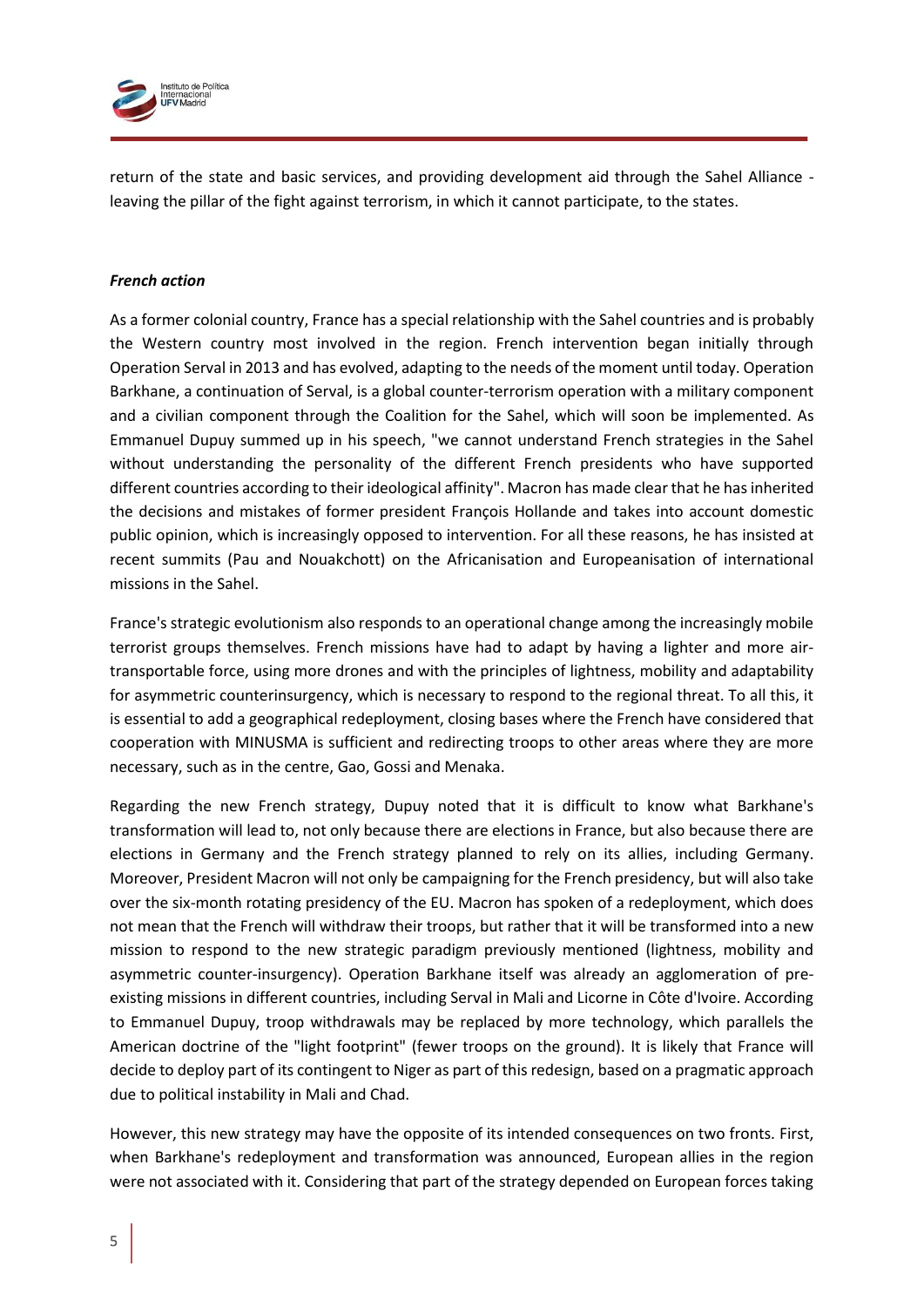

over through Task Force Takuba, this could culminate in less EU involvement in counter-terrorism missions, which could leave a vacuum in international operations. Indeed, two European countries have said they would not participate as they had not been consulted.

Secondly, if the French military is less present, there is a risk that the G5 Sahel countries will have to take over earlier than planned and increase their defence budgets, which are already much higher than they should be (22% of the budget in Chad, 20% in Mali and 17% in Niger. Further increases could lead to budget cuts in much-needed ministries such as education and health.

#### *Spanish action*

Spain is the only European country with territory on the African continent. As such, Spain's strategy in Africa particularly takes into account the concept of "advanced frontier", which is based on the idea that globalisation has diluted geographical borders and therefore national security threats can develop thousands of kilometres away<sup>11</sup>. For this reason, as Brigadier General Alfonso García-Vaquero explained, Spain "collaborates closely" with African governments and armies in the region through multilateral institutions, such as the 5+5 dialogue and privileged bilateral relations. With nearly 30 per cent of Spain's armed forces on the African continent, Spain is the largest contributor to EU military missions and within NATO leads the promotion of collaboration with our southern neighbours through the Mediterranean dialogue.

In Mali, the Spanish contingent provides more than 55 per cent of the EUTM mission's personnel, currently around 600 troops. Spain also has three transport helicopters deployed, two aircraft deployed in Dakar in support of Operation Barkhane, executing more than 30% of all intra-theatre transport in the Sahel. In addition, Spain provides bilateral support to the G5 Sahel and neighbouring countries, through the design and execution of cooperation plans materialised in the implementation of various activities requested by the countries concerned, with the aim of contributing to the reinforcement of their military capabilities so that they can guarantee the protection of their societies and fight terrorism and organised crime autonomously and with their own means. Finally, it works in the field of education with the G5 Sahel Defence College in Nouakchott, teaching classes and contributing to the development of the centre, particularly in terms of its digitalisation and the development of the various curricula. In any training strategy, the cultural aspect is key when it comes to training, and it must be respected by building on the procedures and traditions of the host country, adding our experience and lessons learned.

General García-Vaquero considers that "we can be very proud of what our forces are doing in the area, quietly and selflessly with the sole purpose of helping these countries so that they can live in peace and develop properly". Spanish missions are characterised by their emphasis on "full respect for the customs and sovereignty of African countries and in accordance with international law". However, it recognises that the large size of the territory means that military action alone is not enough to ensure

<sup>11</sup> Enrique Figueredo Barcelona. *La frontera avanzada*. La Vanguardia, May 2016.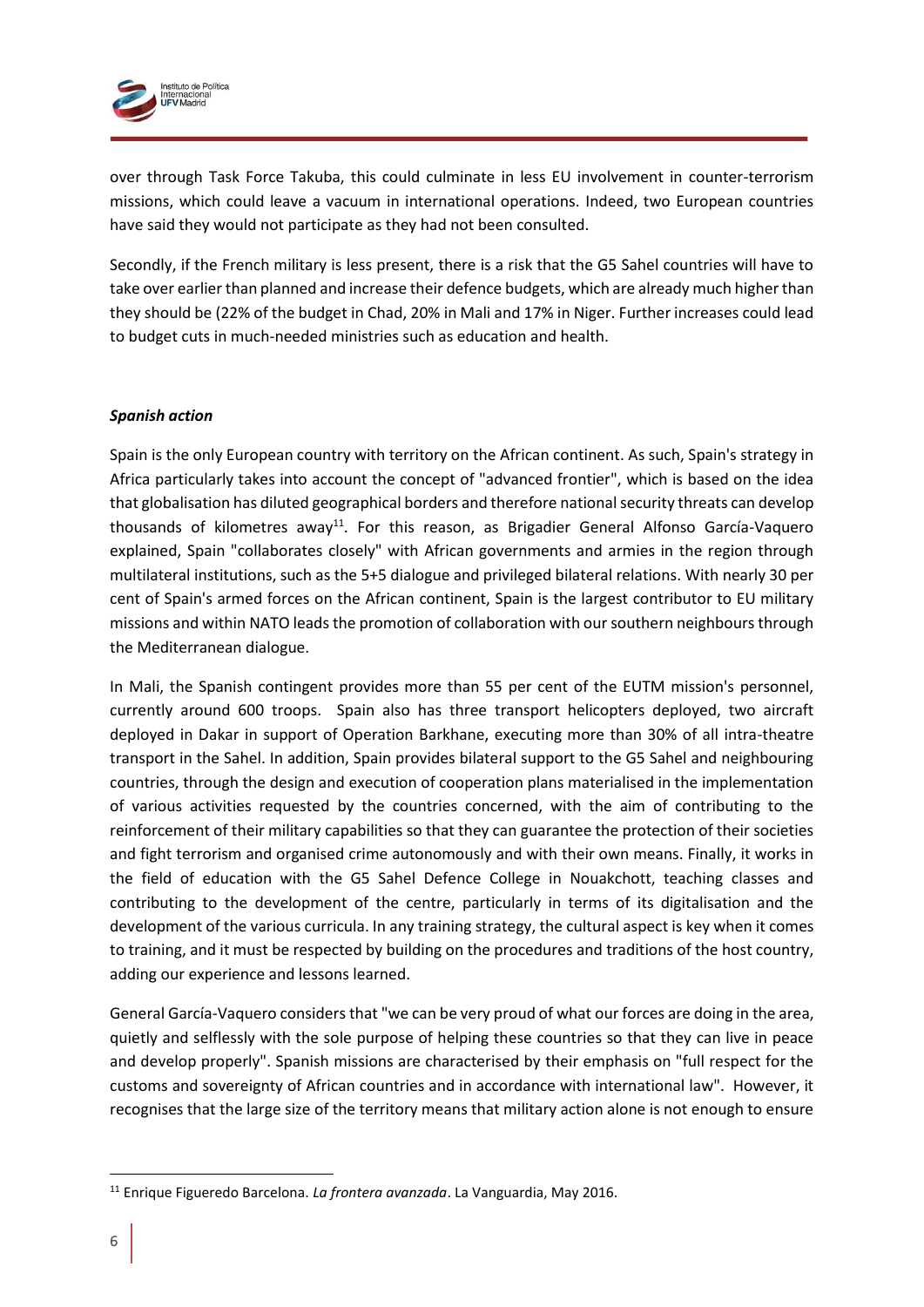

regional stability. The military solution must be transitional in order to stabilise the area and allow development actions to take place, to strengthen the health, education and industrial systems.



# **Challenges and lessons learned: in search of governance, Africanisation, greater transparency and coordination**

In rethinking the strategy and future of international operations in the region with a view to avoiding a new Afghanistan, several lessons learned and current challenges must be kept in mind.

First, as mentioned above, the main lesson learned and challenge for the future is the pursuit of good governance. Faced with the challenges of democracy in West Africa and the Sahel, with Guinea, Mali and Chad in three transitional governments, the international community must be more demanding of governments in the region - while maintaining healthy and cooperative relations. As Professor Ba pointed out, this is what the people on the ground are asking of international partners: to be more demanding of their leaders. Moreover, in accompanying the democratic process, it is vital to work directly with civil society on strategies. Similarly, it has been realised that the solution to community struggles cannot be military, "because the military, at least in Mali, belongs to one of the ethnic groups that is at odds with the other". The strategy must involve local populations, foster social cohesion and strengthen the link between civil society and its security forces, so that they feel protected and do not have to resort to armed groups to defend themselves.

Secondly, and related to the above, is the question of ownership or Africanisation of the crisis exit process. As General García-Vaquero pointed out, as an international community "we must be part of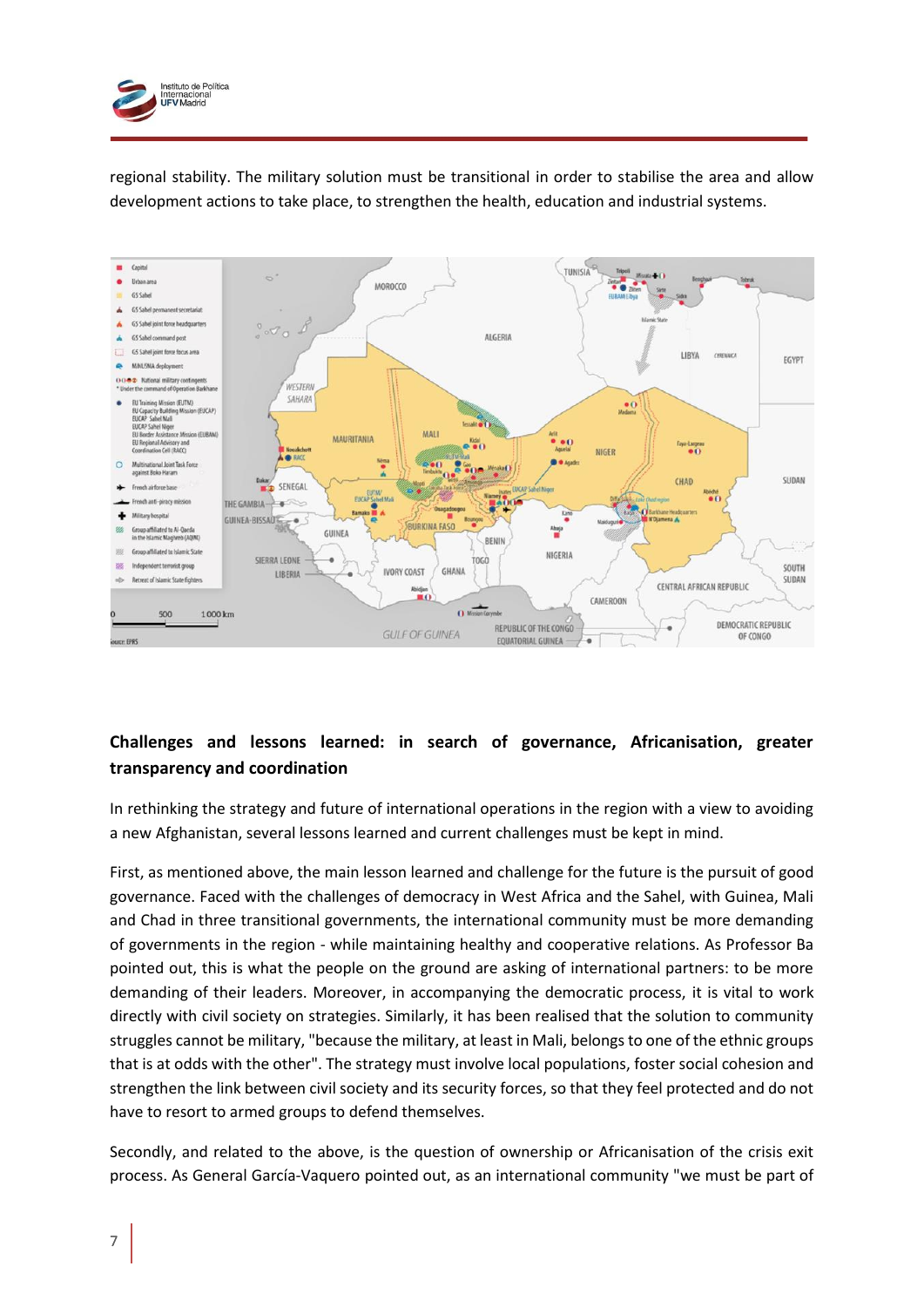

the solution, but not take its place", in reference to the governments and societies of the Sahel. In the security sphere, this means providing relevant training to national armed forces so that they can fight properly and defend their country on their own. On the other hand, Emmanuel Dupuy stressed the need to understand security forces beyond the armed forces, by increasing, training and deploying more border guards, coastal agents and police forces, among others. However, it must be stressed that Africanisation does not imply a complete withdrawal of the international community. According to Professor Boubacar Ba, "it is very easy to say that we have to be left to manage our own problems" but when a country is caught up in a series of crises as complex as those mentioned, "it is very difficult to stand up on one's own and asking the international community for help is not a weakness".

Although there is a section of the Sahelian population that calls for the withdrawal of international troops - especially French troops - according to Professor Ba, the role played by international cooperation is generally appreciated in Mali and other countries in the region. The various international operations on the ground, from MINUSMA to EUTM, have shown that there is a real effort to provide technical and logistical support to Mali - an effort, however, that will need to be reinforced in the coming years. The problem, argued Professor Ba, lies in the communication and transparency of the actions undertaken: although much has been done in the past to help, communities on the ground still ask "what have we done with the support of these countries? Where is all this aid going?". The third lesson learned and challenge to be addressed is therefore to ensure greater transparency and communication around the performance of the international community, and in particular training operations (EUTM and EUCAP) and counter-terrorism operations (Barkhane and Takuba). Ambassador Losada also recognised the need for a local understanding of the framework for action and the limits of the mandate of the different missions, so that they are not perceived as occupying forces, but neither are they expected to carry out the functions of police, border guards or community mediators. Although efforts have already been made to improve the communication of European operations through local radio broadcasts in local languages, there is still a long way to go.

Finally, the other major challenge and lesson learned in these eight years of operations is the need for coordination between international actors. As Emmanuel Dupuy stated, there are approximately seventeen strategies for the Sahel (ECOWAS, EU, AU...). Leadership and coordination are essential to address the cross-border and destabilising challenges that affect not only the Sahel but also the West African region and even other regions of the continent: porous borders, absence of a strong state, lack of social cohesion, etc. The 27 EU countries' visions must be harmonised, so that the countries less involved understand the urgency and the challenge posed by instability in the Sahel and continue to invest financial and, above all, human resources. However, it is difficult to find a coordinated response among the international community partially because of differing views on whether to negotiate with some jihadist leaders. Moreover, the volatile political context in the region makes a unified approach complex, as of all the heads of state who launched the G5 Sahel, only one is still in place. However, greater coordination is essential to address the region's challenges.

The return of the Taliban to power, as mentioned by UN Secretary-General Antonio Guterres, has had a symbolic and psychological impact on the motivation of armed groups affected by the international forces operating in Afghanistan. Jihadist groups in the Sahel feel stronger than ever, knowing that with patience, they can take control of the region in the same way as the Taliban have taken control of